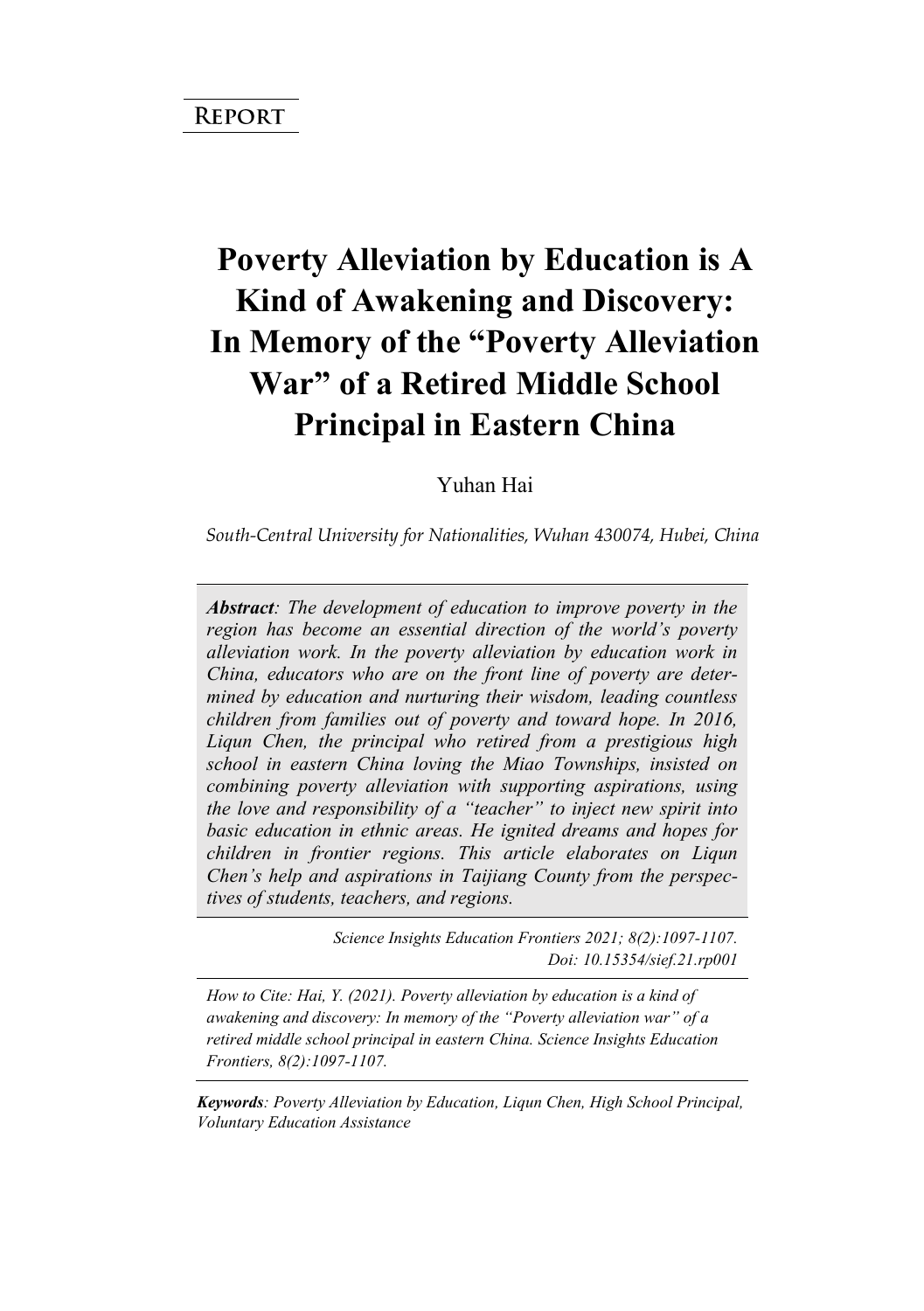#### **Introduction**

N targeted poverty alleviation, aspirations are the cornerstone, academic support is the path, and poverty alleviation has a sustainable endogenous motivation for pov-Lerty alleviation (Wang, 2019). Studies have shown that mobilizing the internal pov-N targeted poverty alleviation, aspirations are the cornerstone, academic support is the path, and poverty alleviation has a sustainable endogenous motivation for poverty alleviation (Wang, 2019). Studies have shown that m and effectively prevent the risk of returning to poverty (Tuo, 2003). The same is valid for education assistance. Education is not only to teach students the skills of learning and work but, more importantly, to eliminate the spiritual poverty of students. And then guide students, teachers, and the general populations in poverty-stricken areas to correctly understand the relationship between education and poverty alleviation, and attach importance to self-education and family education.

Taijiang County is located in the eastern part of the Yunnan-Guizhou Plateau. Known as "the first Miao County in the world," it is a national-level poverty-stricken county. The G60 highway and 320 expresses pass through the county, and no train is there to this day. There is currently no traffic light in the city, and 98% of the population is the Miao minority (Taijiang County Government, 2017). As the only public high school in the county, Taijiang Nationality Middle School has more than 1,200 poor households among more than 3,000 students.

In the fight against poverty, Taijiang County has become a key county for national assistance, and it has developed counterpart assistance cooperation with Hangzhou City. In August 2016, Liqun Chen retired from Hangzhou Xuejun High School, a key national high school, as the principal. Under the coordination and invitation of the support team, he declined high-paying invitations from many school-running institutions and went to remote mountainous areas in southeastern Guizhou to support education freely. He became the principal of the only private high school in Taijiang County, Guizhou Province, namely Taijiang National Middle School in Guizhou Province. After entering the school, Liqun Chen extended the original teaching time, repeatedly using actions to practice the persistent belief of "training children in poverty-stricken areas

*Correspondence to: Yuhan Hai, School of Literature, Journalism & Communication, South-Central University for Nationalities, Wuhan, 430074, Hubei, China. Email: 496161725@qq.com Conflict of Interests: None.*

<sup>© 2021</sup> Insights Publisher. All rights reserved.

Creative Commons Non Commercial CC BY-NC: This article is distributed under the terms of the Crea- $\circledcirc$   $\circledcirc$ tive Commons Attribution-NonCommercial 4.0 License (http://www.creativecommons.org/licenses/bync/4.0/) which permits non-commercial use, reproduction and distribution of the work without further permission provided the original work is attributed by the Insights Publisher.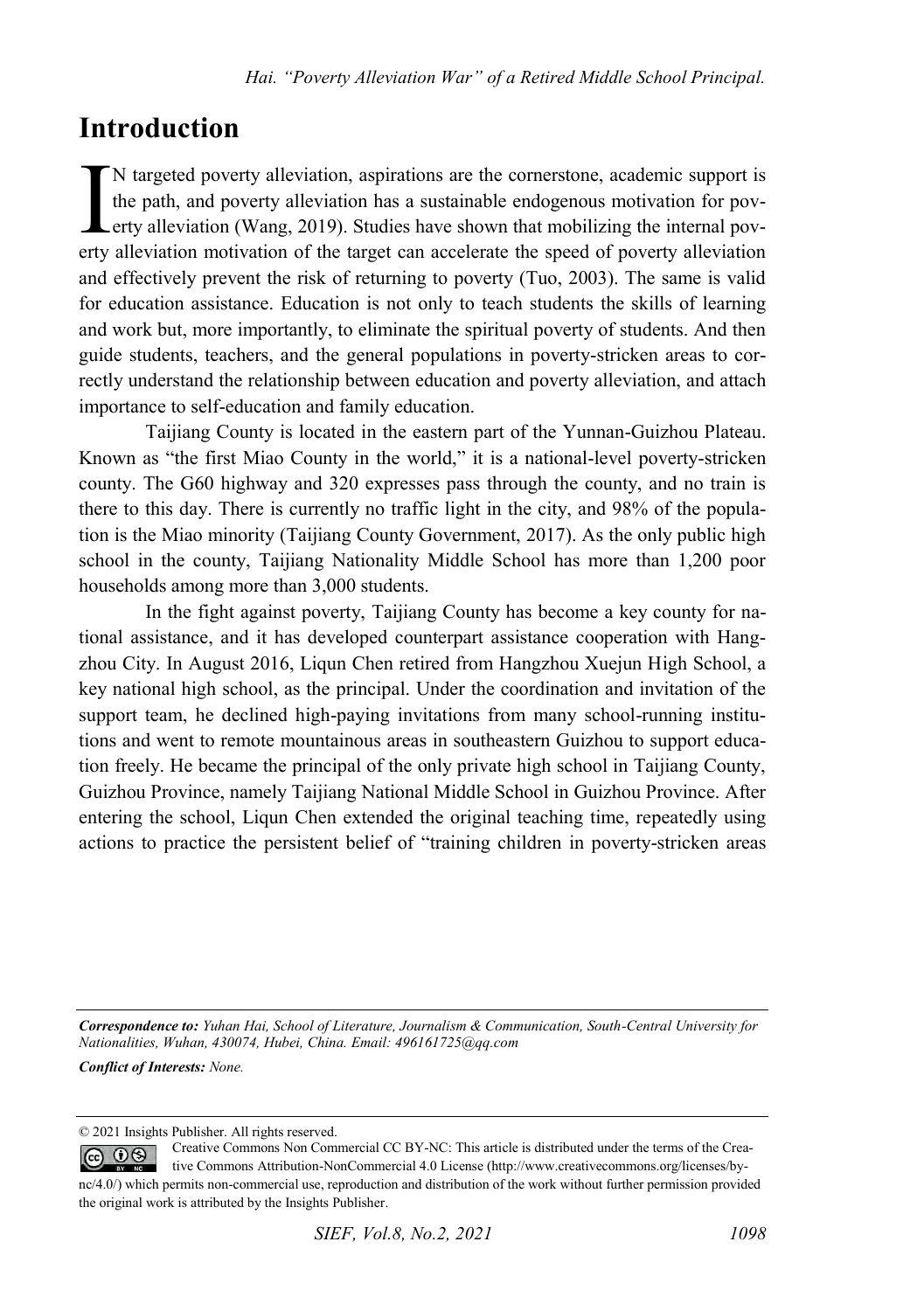well to cut off the intergenerational transmission of poverty." His efforts led the quality of Taijiang National Middle School education to become the first in the prefecture. They helped more than 2,200 poor Miao children in Taijiang County get out of the mountains, thus wholly changing their lives.

Liqun Chen's deeds of voluntary education assistance have been widely praised. Liqun Chen has been awarded the first China Education Reform and Innovation Outstanding Principal Award, Zhejiang Chuncan Award, the first Hangzhou Top Ten Teachers Touching Hangzhou, Zhejiang Education Top Ten Annual News Figures in 2017, and Guizhou Provincial Advanced Individual in Poverty Alleviation. In 2019, he was awarded the title of "Model of the Times" by the Central Propaganda Department. He believes that he is "a model of teaching and educating people in the practice of giving priority to the development of education and building a strong education country, and an outstanding representative of the "four haves" teachers in the new era." (Xinhua News Agency, 2019).

## **Poverty Alleviation First Supports the Aspiration and Helps the Students to Establish Their Aspirations**

"The most important thing for educators is to transform strict external requirements into powerful motivation for students to spontaneously and internally drive. Without this, it will not be an education." This is what Liqun Chen wrote in the book "*My Educational Propositions*" (Chen, 2015). As an educator with the aura of "all Chinese principals," Liqun Chen has dedicated himself to his teaching career for more than 30 years. He insisted on integrating grand aspiration education into teaching, creating a solid aspirational education atmosphere, guiding students to establish lofty aspirations, and laying a solid foundation for students to grow into talents.

### *Change the Idea of "Education is Useless"*

In China, where compulsory education continues to be popularized, the argument that "education is useless" has gradually disappeared. However, with the continuous advancement of the urban process, a large number of rural laborers flock to the cities. Compared with the temporarily unprofitable educational investment, more parents or students choose to give up education and go out to work to help their families escape poverty. Under this circumstance, a new argument of "reading is useless" has emerged, and more and more rural children and parents believe that they can make money even if they go out to work without studying (Qin & Wang, 2020). This idea is also deeply ingrained in the hearts of the students of Taijiang National Middle School.

After a monthly exam, Liqun Chen received an anonymous letter from the student stating that at least 500 students cheated by their mobile phones during the 12thgrader monthly exam. The student said that some students go to high school to get a diploma and find a wife. "There are too many students who don't want to learn." The student at the end of the letter wrote: "My outlook on life and values is to start a busi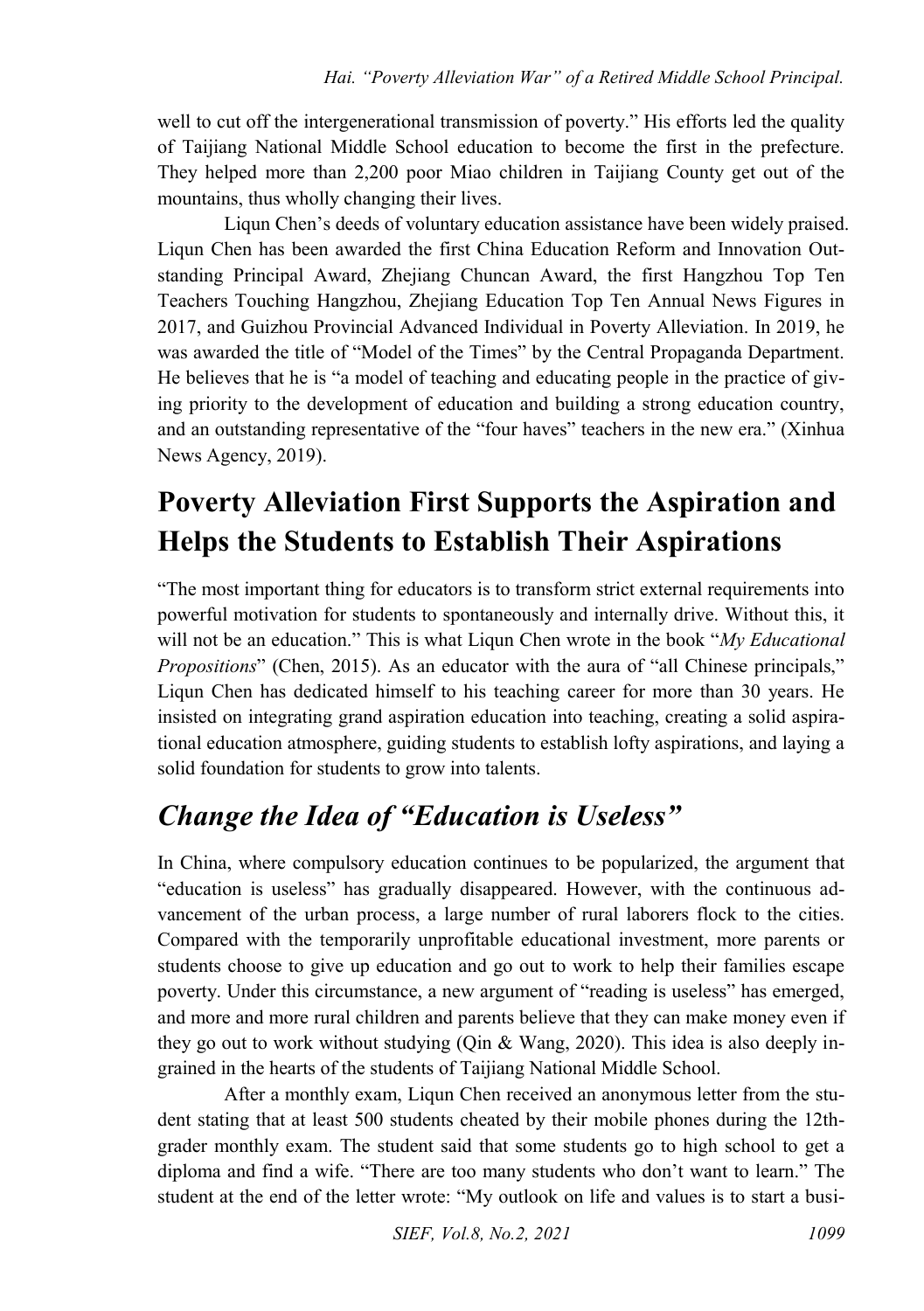ness and start a company of my own, with a net worth of tens of billions, drive a luxury car, live in a villa, be keen on public welfare, and pass on the love. Education is just a piece of paper. I won't go to school next semester. I want to go out to earn money."

Faced with such a situation, Liqun Chen gradually realized that learning is far less important than starting a family in a village where there has not been a college student for more than ten years. So, he thought of many ways. In the big playground, he read to everyone the heart-wrenching anonymous letter that 500 students cheated by their mobile phones in the exam. He warned everyone that if they did not study, they would be like their parents and become "the backup of migrant workers." Only by learning can the next generation get rid of this vicious circle and complete the leap from "illiterate and semi-illiterate family" to "knowledge family" (Yin, 2020).

#### *Strict Management and Cultivate Good Study Habits*

Learning habit is a unique behavioral way of learning formed through repeated practice in the student's time. Good study habits can improve learning efficiency and reduce learning resistance. Bad learning habits are harmful or affect personal learning (Rabia et al., 2017).

Liqun Chen decided to start with learning habits. He first created the "Quiet Learning Month" throughout the school. At the school-wide conference, I will teach teachers and students the principle of "being calm when there is a big event." A homeroom teacher meeting was held, and it was proposed that discussions in the classroom during evening self-study were not allowed. Every class must be checked and evaluated every day. He went to the teaching building to inspect the classrooms every morning, noon, and night.

In the second month, Liqun Chen announced that the whole school had entered the "Autonomous Learning Month." He asked the students to record the previous month's exam results, set a goal for the next month's exam, and sprint to make breakthroughs. The school-wide statistical appraisal was conducted on the total achievement scores of each class.

Considering the labor output of rural families in Taijiang County that led to a large number of left-behind children and disorderly spared time, Liqun Chen decided to implement closed boarding management at school. That is, every week, except Saturday night, there is no evening self-study, and other times 6:30-10:20 evening self-study. All students wear school uniforms at school. Students hand in their mobile phones to the school for safekeeping and return them when they go home on weekends.

His ensuing thunder tactics hit the school directly. A few months later, the style of the school has changed. "More than 3,000 people and over 50 classrooms in the school had become quiet and orderly within only two months" (Li et al., 2019).

## *Rooted in Miao's Culture to Establish "Ambition" Forest*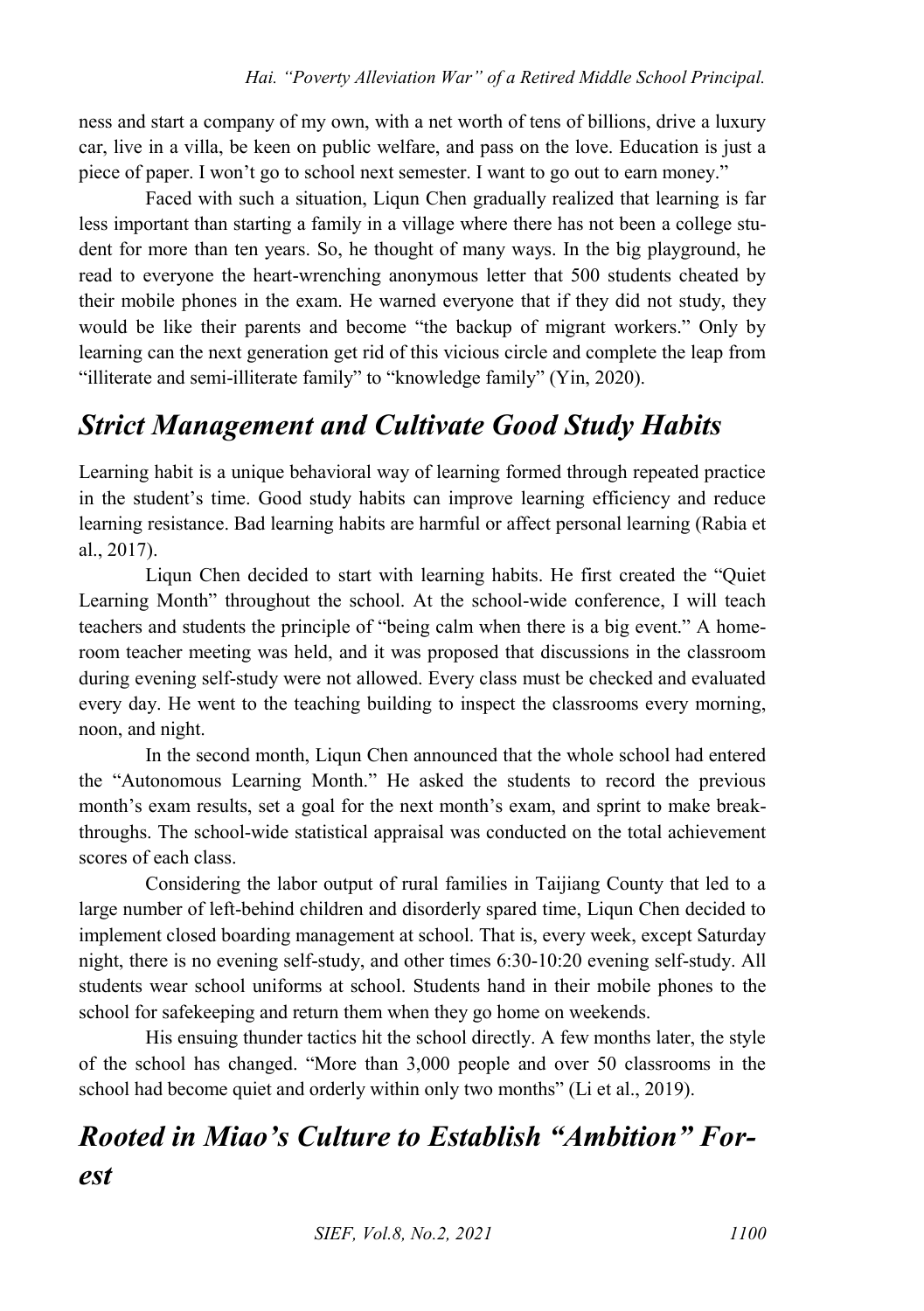The tree is the totem of the Miao nationality. Compatriots of the Miao nationality have the custom of "a tree for life and death": plant a tree when they are born, and cut down the tree when they die, and use it as their own coffin. Liqun Chen started from the life relationship between the Miao people and the trees, enriching the new connotation of "ambition"

Since Liqun Chen became the principal of Taijiang National Middle School, teachers and students have had one more festival: "12.9 Inspirational Festival". On this day of each year, the 12th-grade teachers and students have to plant an "ambition tree" on campus based on the class. There is also a bottle buried under the tree; inside it is the college entrance examination aspirations and life ideals of the whole course of teachers and students. Not far from the gate of Taijiang National Middle School, you can see the "Ambition Forest" planted by the teachers and students of the school. Although they are still seedlings, they are already lush.

Through class meetings, adult ceremonies, flag-raising speeches, recitation competitions, study tours, club activities, and reading activities, Liqun Chen strengthened and stimulated the understanding and thinking of "ambition" among teachers and students. It is hoped that the teachers and students of the Miao nationality can cultivate "lofty ambition, high aspiration, and elegant inclination" to become the spiritual arm that leads and accompanies life. (Pang & Lee, 2019)

### **Practice Education and Awaken Teachers' Educational Potential**

Poverty alleviation is a job aimed at people. On the one hand, it is necessary to put people first, implement policies according to households, and "target therapies." On the other hand, we must rely on a solid poverty alleviation work team to make the poverty alleviation work detailed and practical. The successful implementation of poverty alleviation by education is also inseparable from the hard work of a group of teachers who have been committed to education in impoverished areas for many years. As Liqun Chen once mentioned in a report, "All assistance is always temporary, and all educational assistance always ends. The key is to enhance the output function of the sustainable development of education in poverty-stricken areas. The most important thing for schools is Teachers must awaken their sense of responsibility and stimulate their educational potential." (Zhu, 2019).

## *Rectify the Teaching Style and Improve the Overall Quality of Teaching*

The teaching style is the attitude and morality of teachers in teaching and educating people. Teachers must not only create and disseminate knowledge but also use their good moral qualities to influence students to guide and nurture students in scientific knowledge, thoughts, emotions, and behavioral methods (Yang & Gong, 2004).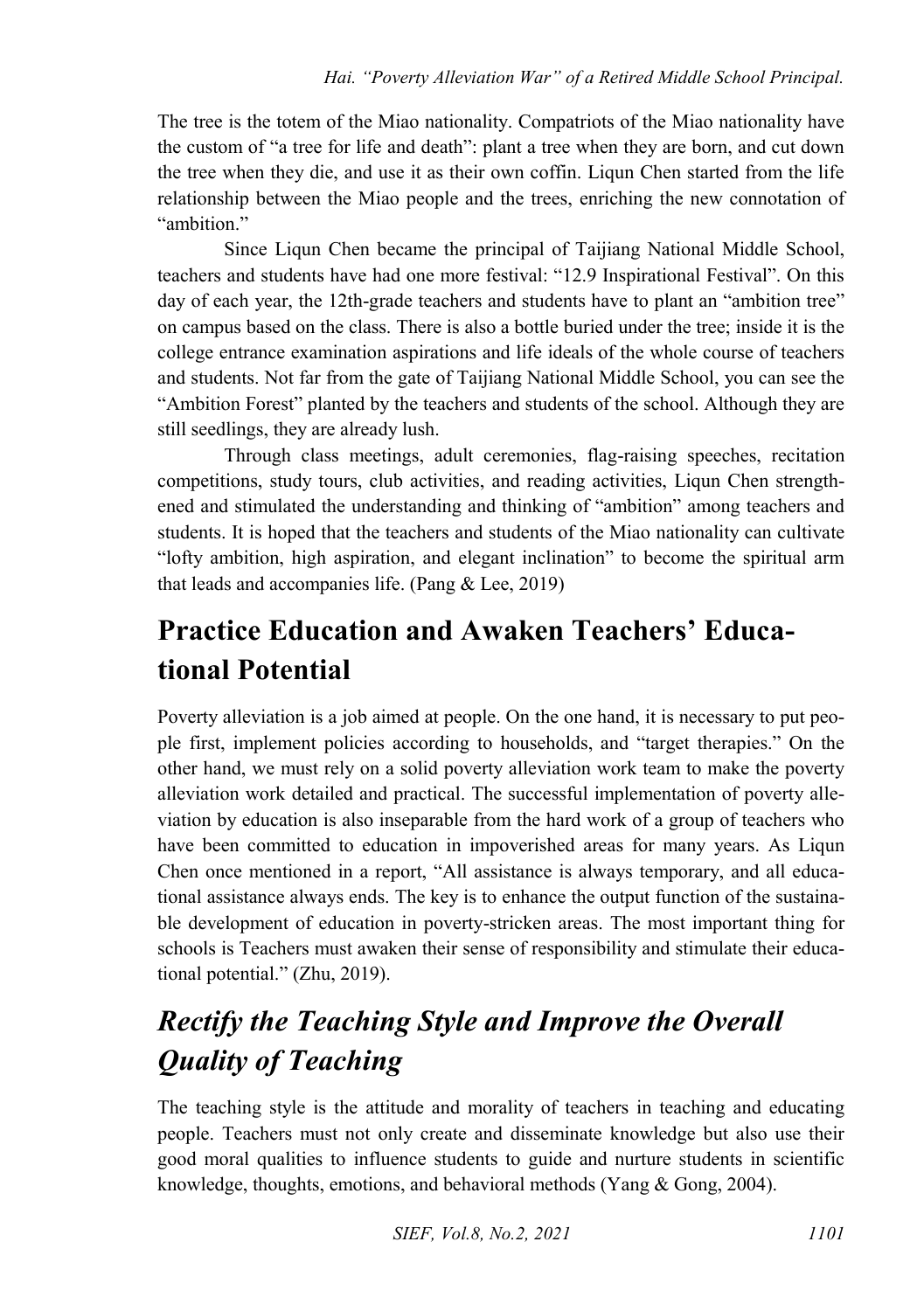When he first arrived at Taijiang National Middle School, Liqun Chen was shocked by the school's chaotic teaching order: it has become common for some teachers to arrive late and leave early. Some teachers stood in the hallway and chatted during class. Some teachers went to eat breakfast after clocking in for early reading class. Some proctors slipped to the office halfway through. In this learning atmosphere, students slept in class and wandered in groups in the town after school. It was common to smoke, puppy love, and play games. After that, Liqun Chen organized all teachers in the school to let teachers themselves take part in a monthly exam prepared for 12thgrade students. The teacher dealt with it perfunctorily, whispering to each other and copying other teachers' answer sheets. This time, Liqun Chen was invigilated by Liqun Chen himself, but some teachers failed the exam.

Therefore, Liqun Chen surveyed the situation of teachers in the whole school, and the results were surprising. As the only public high school in the county, Taijiang Nationality Middle School had 178 full-time teachers; 59 were from junior high schools in various towns in the county. Therefore, the low level of teachers' overall professionalism is evident.

To establish a good teaching atmosphere and improve the quality of the teaching staff as soon as possible, more than a dozen systems and regulations were issued within two months. The whole school began closed management, with early reading and late self-study in each classroom for checking and appraisal and strict control of teachers' attendance. Liqun Chen successfully invited 68 teachers from Hangzhou to support teaching in Taijiang to carry out teacher training projects. Each grade and teaching group started to listen to and evaluate each other. At the same time, they took advantage of the resources of Kaili No.1 High School of Guizhou Province, a famous school in Southwestern Guizhou, and invited their teachers in to "same class but different structure" with teachers from Taijiang National Middle School. That is to say, for the same course, the teachers of the two schools can each give a lecture and then listen to and evaluate each other. Every Saturday afternoon, Kaili No.1 High School of Guizhou Province sent nine young teachers to the school to give lectures. Lecture subjects covered nine school subjects. Each topic also sent a teacher specializing in listening and commenting—one grade a week, from the junior students to the senior students. Liqun Chen also promoted the establishment of a "going out" training system. Within three years, eight batches of 134 teachers went to key middle schools in Hangzhou to accept on-job training (Huang & Wang, 2019).

## *Strengthen the Training of Famous Teachers and Cultivate a Team of Teachers in Taijiang County Who are "Not to Take Away"*

"Cultivating a team of backbone teachers that can't be taken away is the key to the school's sustainable development." Under the promotion of Liqun Chen, Taijiang Nationality Middle School launched the "Young Teacher Training Action Plan." For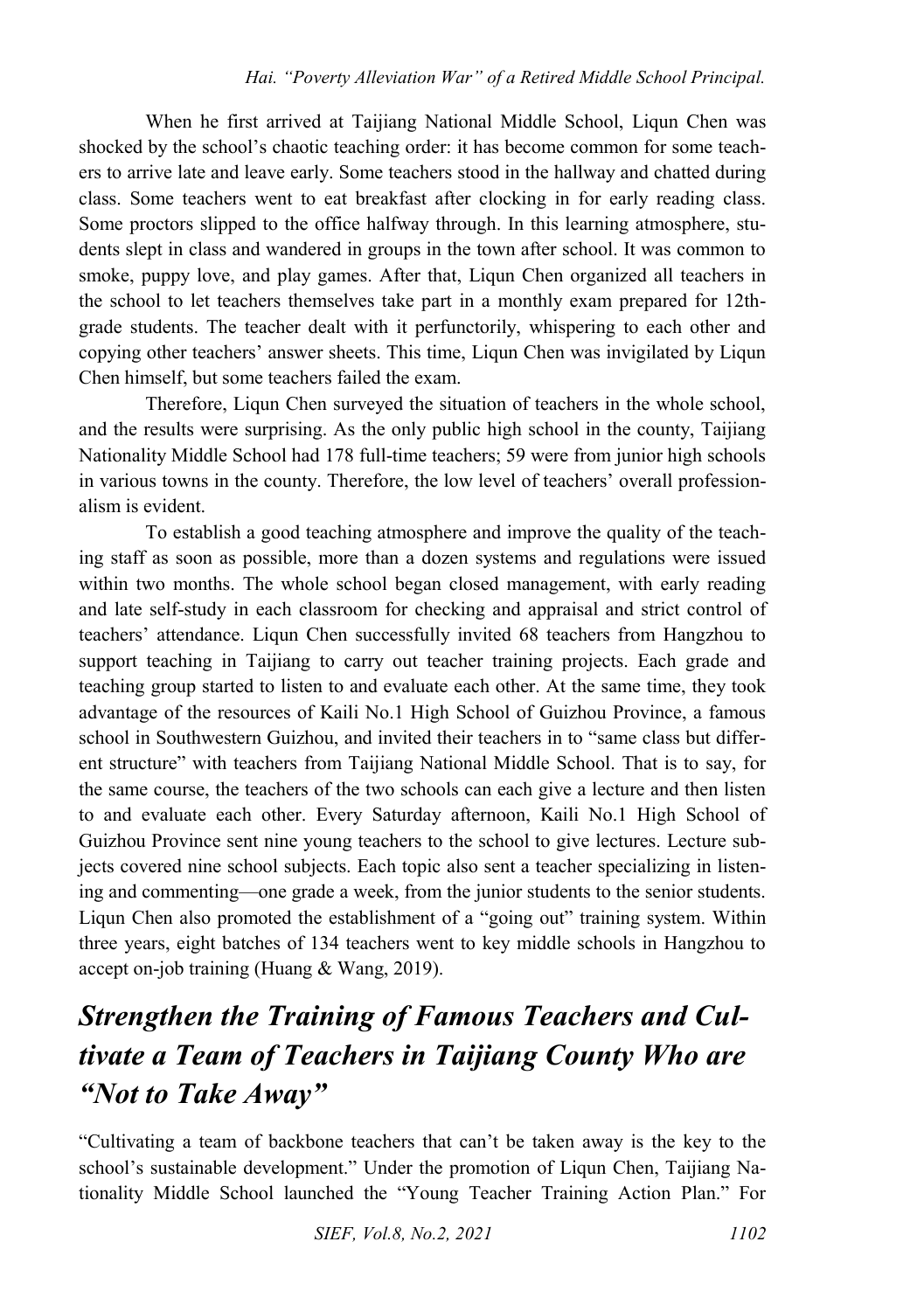young teachers who have been working for less than three years, key teachers who have been working for 3 to 8 years, and senior teachers who have been working for more than eight years, different training goals have been set up.

Because of the low salary, several teachers leave the school every year. To solve teacher treatment and let teachers in Taijiang County work at ease, Liqun Chen traveled to the county to obtain resources for teachers. In April 2018, the Hangzhou Municipal Government helped Taijiang 10 million yuan, and the county allocated 3.2 million yuan to Taijiang National Middle School. Liqun Chen used it to reward teachers. He also took out the special government allowance of the State Council and the Hangzhou Outstanding Talent Award of more than 200,000 CNY and set up a "teaching scholarship" to award nine teachers each year with 5,000 CNY each.

Besides, Liqun Chen took the initiative to take over many "extra things." He began to train principals and teachers throughout the county, the entire prefecture, and even the province and gave compulsory lessons to some schools in Taijiang County or Southwest Guizhou. He served as the instructor of the famous principal's studio of Fangzhao Town Elementary School. Voluntarily give reports and give more than 60 lectures, and more than 10,000 principals and teachers have been trained.

Liqun Chen's spirit of "establishing education and cultivating people with morality" touched everyone. More and more teachers choose to stay in Taijiang County to continue teaching. At the same time, it also attracts groups of young and outstanding teachers to come to support teaching and make silent contributions to Taijiang in the deep mountains. Not only that, but many students admitted to the university also said that after returning from school, they must contribute their own strength to their hometown and use practical actions to encourage more students in poor areas to study hard (Li, 2020).

#### **Levering Low-Level Thoughts, Restarting Respect for Teachers and Education**

"Education is firstly the growth of the spirit, and secondly it becomes part of the scientific acquisition." (Jaspers, 1999). Regardless of students, teachers, and parents, Liqun Chen attaches great importance to the power of "spiritual awakening" and "spiritual education."

Before Liqun Chen arrived, Taijiang County, a village with more than 2,200, did not get its first college student until 2014. Some village children set out to school before dawn. One was that they were far away, and the other was that they would be brought back once neighbors found them. Because the villagers generally believed that "our children do not read, their children go to school, and they will bully us when they come back." Some parents went to school on weekends to give their children daily necessities and brought homemade tobacco. In the eyes of parents, "to smoke and drink is a sign of man." For learning, locals seemed to have no hope of this school. The school organized a parent-teacher meeting, and very few parents were present. There were more teachers than parents at the meeting. During the college entrance examination,

*SIEF, Vol.8, No.2, 2021* 1103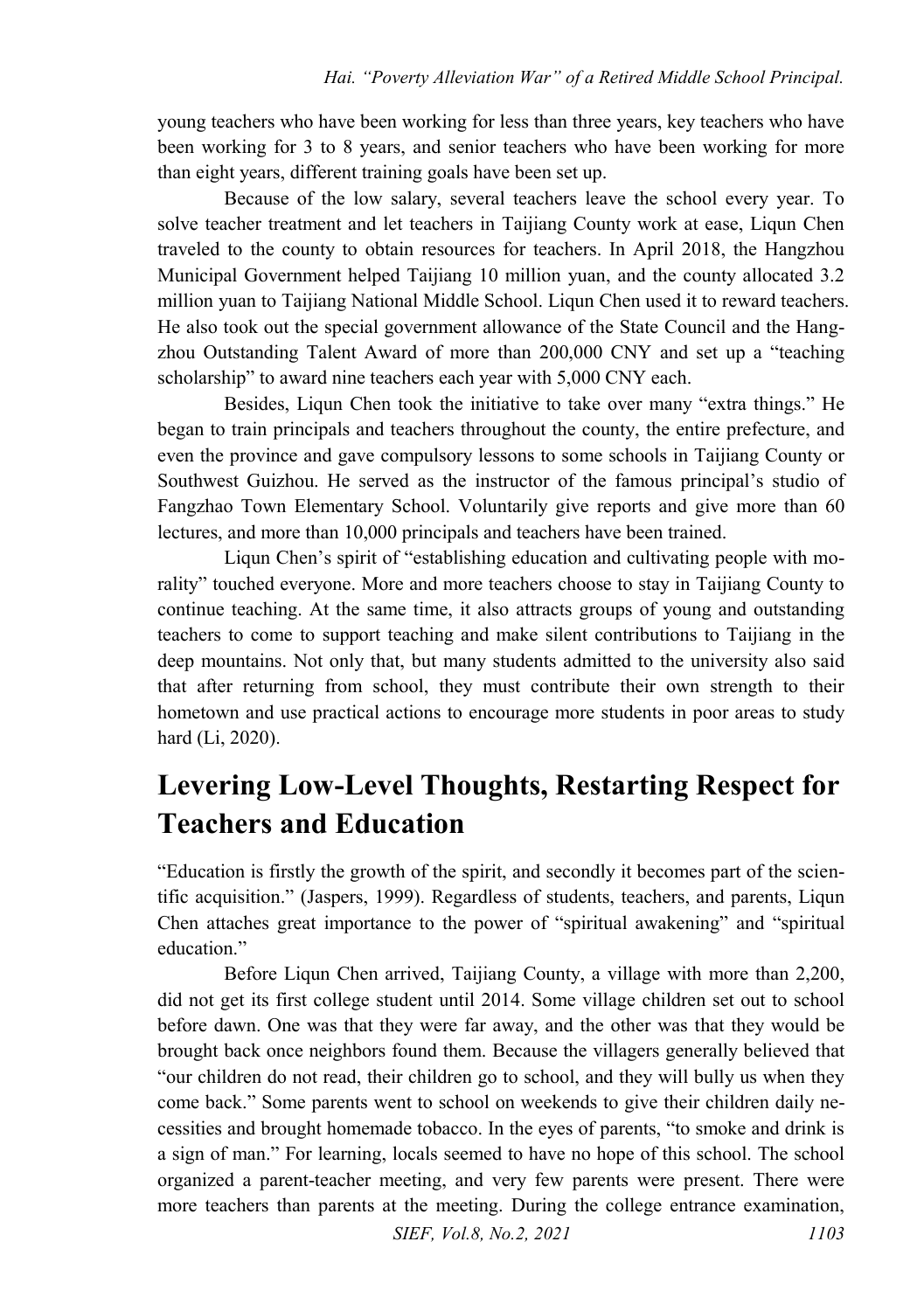few parents waited in twos and threes at the school gate, and it seemed that few people paid attention to the college entrance examination.

Education is a permanent solution to stop the intergenerational transmission of poverty. How to restore and create a good folk tradition of respecting teachers, cultivating and studying in underdeveloped areas has been a question that Liqun Chen has been thinking about since entering Taijiang County.

Therefore, Liqun Chen started from the masses, publicized the meaning of education, awakened the motivation of the groups to change the status quo, moved the bottom of society, and removed the "big mountains" that lie in people's hearts.

On the one hand, Liqun Chen proposed to rebuild Wenchang Palace and Lotus Academy. Wenchang Palace and Lotus Academy are located on the east hillside of the county seat and were built during the Guangxu dynasty. At that time, Qingzhi Zhou, whowas a[l](#page-9-1)so known as the Tongzhi<sup>1</sup> of Taigong Hall<sup>2</sup>, was the advocator of these two buildings; under his persuasion, the children of the Miao family began to study, and the trend of respecting teachers and teachings became more and more popular. Today, the courtyard is empty, and the academy is withered. Due to disrepair, the roof of the Wenchang Palace is tilted 1.5 meters southward. Under Liqun Chen's initiative, the county government has organized to renovate Wenchang Palace and Lotus Academy. Liqun Chen bought a statue of Confucius at his own expense, more than 80,000 CNY, and placed it in the academy. He suggested that the county set up a Taijiang library outside the academy to form a good atmosphere of reading and re-education.

On the other hand, Liqun Chen organized school teachers into the village to preach so that the people fully realized the significance of education for changing poverty. Under the coordination of the local government, Liqun Chen personally trained cadres in the village. The content includes education and poverty alleviation, respect for teachers and education, and family education. He said that only by "moving up the lowest level of society" and forming a tradition of respecting teachers and teaching people in Taijiang leap the true sense.

With the strong support of the county government, every year after the college entrance examination results came out; Liqun Chen organized school teachers to come to the village to congratulate them. He took the teacher to the home of the students who had passed the exam to deliver the happy news, set off firecrackers, and posted the admission list on the most conspicuous wall of the stockade. He wanted to let the whole village see it and "fire up the education atmosphere." Vigorously promote the typical deeds of "getting a child out of poverty, lifting a family out of poverty, and driving a stockade forward" to inspire villagers to attach importance to education.

Besides, parents who emphasize education will be rewarded. More villages have held commendation meetings in the past two years, and the bonuses are getting higher (Huang & Wang, 2019).

### **All Forces Gather to Help Students Realize Their College Dreams**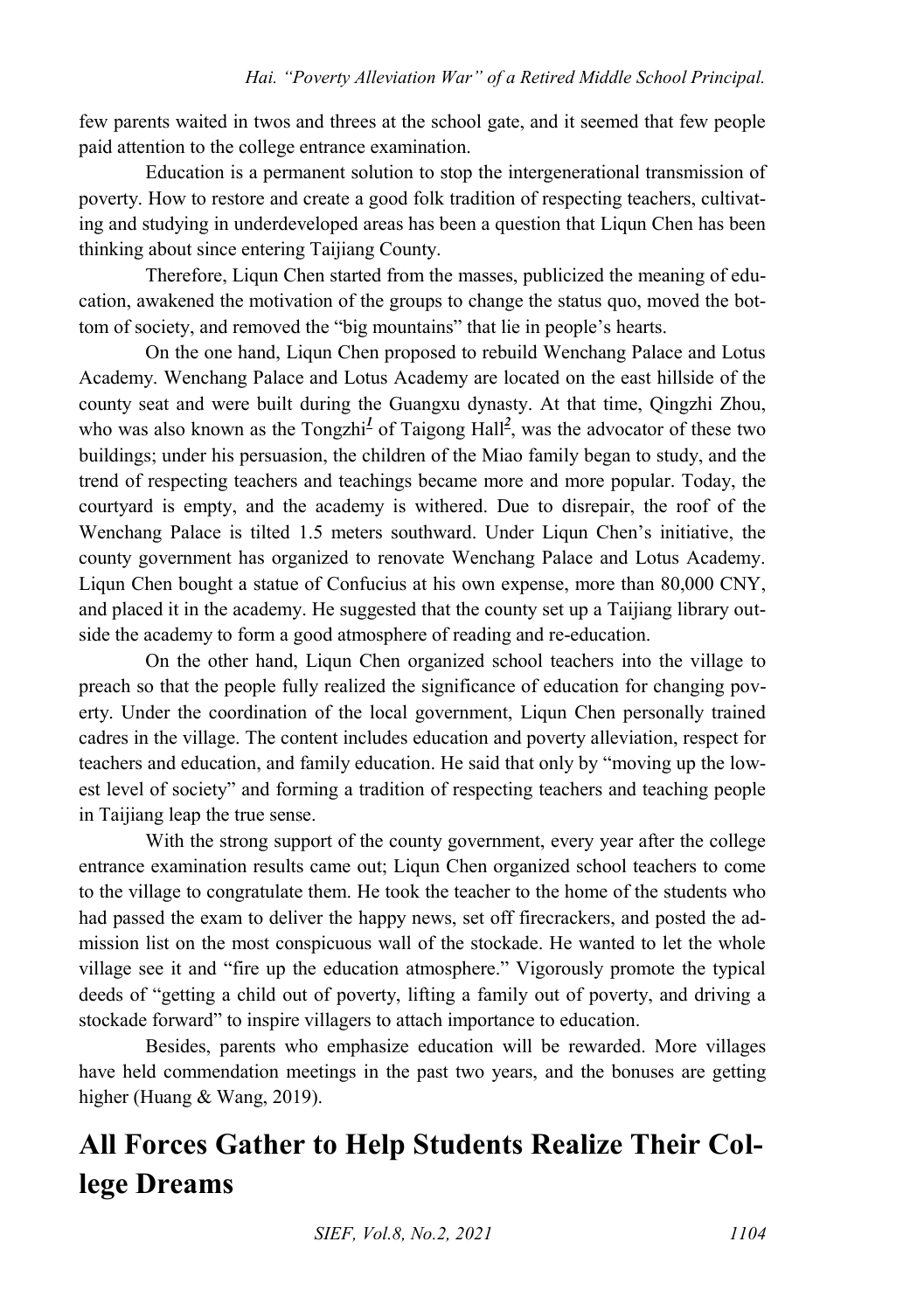Southeast Guizhou is the main battlefield for the nation's poverty alleviation. Taijiang County has been a state-level poor county until 2019. In 2016, the annual fiscal revenue of Taijiang County was 270 million CNY, but the budgetary expenditure was 1.5 billion CNY, mainly relying on central fiscal transfer payments (time, 2019). As the only public high school in the county, Taijiang Nationality Middle School has deplorable school conditions.

For all students to study at school with peace of mind, teachers teach at school with peace of mind. Thanks to Liqun Chen's efforts, more and more locals attach importance to education, and more and more foreigners pay attention to education in Taijiang. Under various assistance policies, the phenomenon of dropping out of school due to family difficulties has been eliminated, and the school infrastructure conditions have also been improved. The number of student canteens increased from one to three, and a separate teaching staff canteen was opened. Strengthen logistics management, invest a certain amount of money, improve the quality of food, and strictly manage sanitation. The construction of the student dormitory, which had been delayed again and again, was quickly completed, and each dormitory had its bathroom. Some companies took the initiative to contact Liqun Chen to donate money to students to solve college tuition for needy students in Taijiang Nationality Middle School.

Since he came to Taijiang County in 2016 to support teaching, Liqun Chen's teaching time has been postponed again and again, from one year to four years. At the same time, Taijiang Nationality Middle School's undergraduate admission rate for the college entrance examination rushed from the end of the state to the first in the state. Among the 1,047 candidates for the college entrance examination in 2020, 829 have reached the undergraduate level, of which 270 have gone to the first level, and the undergraduate online rate reached 79.2%. Only four years ago, Taijiang Nationality Middle School's undergraduate entrance examination rate was only 10%. More than 2,200 students from the school have been admitted to undergraduates in the past four years and have stepped out of the barren mountain (Yin, 2020).

In August 2020, Liqun Chen stepped down as the principal of Taijiang National Middle School. Before he left, the people of Taijiang gave him a new identity-the lifelong honorary principal of Taijiang Nationality Middle School. Today, 63-year-old Liqun Chen is still traveling back and forth between Hangzhou and Taijiang. He said that he would frequently travel between Hangzhou and Guizhou to voluntarily give lectures to principals here for a long time in the future.

During Liqun Chen's teaching support process, he always regards cultivating good habits and cultivating the spirit of struggle as an essential starting point and goal of poverty alleviation by education (Ju et al., 2020). For poverty-stricken areas represented by Taijiang County set up good educational ambitions, create an intense atmosphere of ideals and virtues, and awaken the hearts of the low-level people to settle for poverty. This may be more important than the simple input of material, human and educational resources.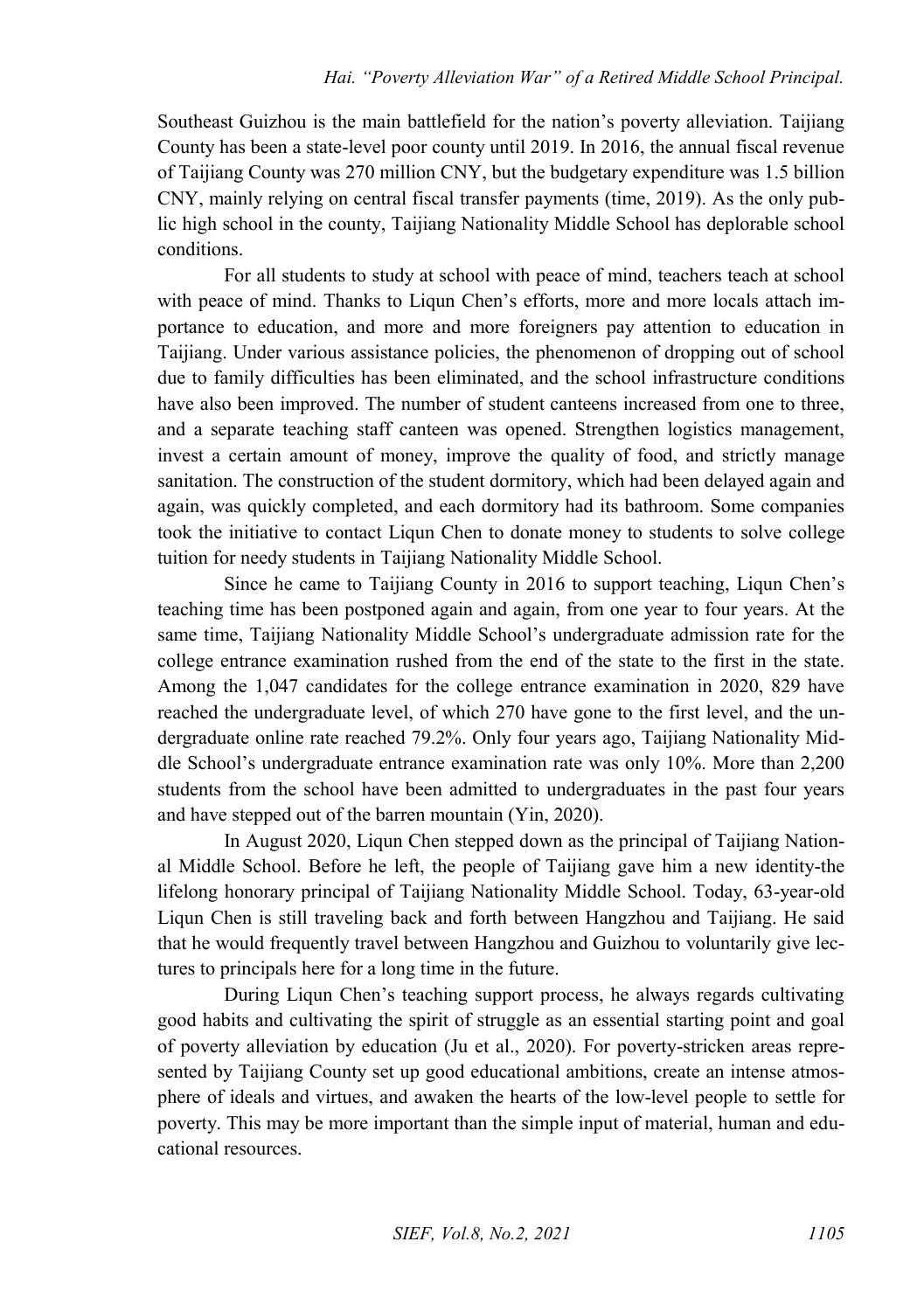#### *Notes*

- <span id="page-9-0"></span>*1. Tongzhi, the official name of the Ming and Qing Dynasties, was the deputy of the prefect.*
- <span id="page-9-1"></span>*2. Taigong Hall is today's Taijiang County, Guizhou. In the eleventh year of Emperor Yongzheng in the Qing Dynasty (1733), the Taigong Hall was established, and it was renamed Taigong County in 1913 and Taijiang County in 1942.*

#### **References**

- Chen, L. (2015) My educational proposition. Shanghai: East China Normal University Press. ISBN: 978756575121. [Chinese]
- Huang, X., & Wang, J. (2019). Liqun Chen went to Miao Township, Guizhou Province, to support education, changing Taijiang National Middle School from a "bad school" to a "prestigious school"-this "Ambition Forest" is already full of luxuriant eyes. People's Daily, 09-10. [Chinese] [http://dangjian.people.com.cn/n1/2019/0910/](http://dangjian.people.com.cn/n1/2019/0910/c117092-31345861.html)

[c117092-31345861.html](http://dangjian.people.com.cn/n1/2019/0910/c117092-31345861.html) 

- Jaspers, K. T. (1999) Was ist Erziehung?. Piper Verlag GmbH ISBN-13: 978-349-211-513-1.
- Ju, H., Yang, Y., & Yang, P. (2020). "Poverty alleviation by education, it is important to stimulate the inner potential of teachers and students"-Interview with Liqun Chen, a model for teaching and educating people in China in 2019, and Liqun Chen, head of the Nationality Middle School in Taijiang County, Guizhou Province. *Ethnic Education of China*, 27(4):14-17. [Chinese] DOI: [https://doi.org/10.16855/j.cnki.zgmzjy.2020.](https://doi.org/10.16855/j.cnki.zgmzjy.2020.04.008) 04.008
- Li, Y. (2020). From "bad school" to "prestigious school" in Taijiang National Middle School in Southeast Guizhou in 4 years. *Guizhou Daily*, 09-09. [Chinese] [http://www.gywb.cn/system/2020/09/09/030](http://www.gywb.cn/system/2020/09/09/030699606.shtml?from=groupmessage) [699606.shtml?from=groupmessage](http://www.gywb.cn/system/2020/09/09/030699606.shtml?from=groupmessage)
- Li, Y., Li, J., & Yu, W. (2019). At a young age, a master like a father-Liqun Chen, a teacher

in Zhejiang, and the "famous principal's father" in Taijiang, Guizhou. *Xinhua Network*. [Chinese] [2019-05-11]//[2021-02-22] [https://baijiahao.baidu.com/s?id=163320743](https://baijiahao.baidu.com/s?id=1633207439784076343&wfr=spider&for=pc) [9784076343&wfr=spider&for=pc](https://baijiahao.baidu.com/s?id=1633207439784076343&wfr=spider&for=pc)

Pang, B., & Li, Z. (2019). "Model of the times" Liqun Chen: Give children a pair of wings. *Guizhou Today*, 21(35):46-47. [Chinese] DOI:

[https://www.cnki.com.cn/Article/CJFDTotal](https://www.cnki.com.cn/Article/CJFDTotal-GZDD201935030.htm) [-GZDD201935030.htm](https://www.cnki.com.cn/Article/CJFDTotal-GZDD201935030.htm) 

People's Government of Taijiang County. (2017) Overview of Taijiang. /[2021-02-20] [Chinese]

[http://www.gztaijiang.gov.cn/zjtj/tjjj/\[2017-](http://www.gztaijiang.gov.cn/zjtj/tjjj/%5b2017-03-06%5d/) [03-06\]/](http://www.gztaijiang.gov.cn/zjtj/tjjj/%5b2017-03-06%5d/) 

- Qin, Y., & Wang, Y. (2020). The reinterpretation and deciphering logic of the theory of "education is useless" in the new era. *Research in Educational Development*, 2020(20):1-6+45. [Chinese] DOI: [https://doi.org/10.14121/j.cnki.1008-](https://doi.org/10.14121/j.cnki.1008-3855.2020.20.003) [3855.2020.20.003](https://doi.org/10.14121/j.cnki.1008-3855.2020.20.003)
- Rabia, M., Mubarak, N., Tallat, H., & Nasir, W. (2017). A study on study habits and academic performance of students. *International Journal of Asian Social Science*, 7(10):891- 897. DOI:

[https://doi.org/10.18488/journal.1.2017.710.](https://doi.org/10.18488/journal.1.2017.710.891.897) [891.897](https://doi.org/10.18488/journal.1.2017.710.891.897) 

Shi, X. (2018). Poverty alleviation battle of a retired principal—The story of teaching support by Liqun Chen, the head of the Taijiang

*SIEF, Vol.8, No.2, 2021* 1106